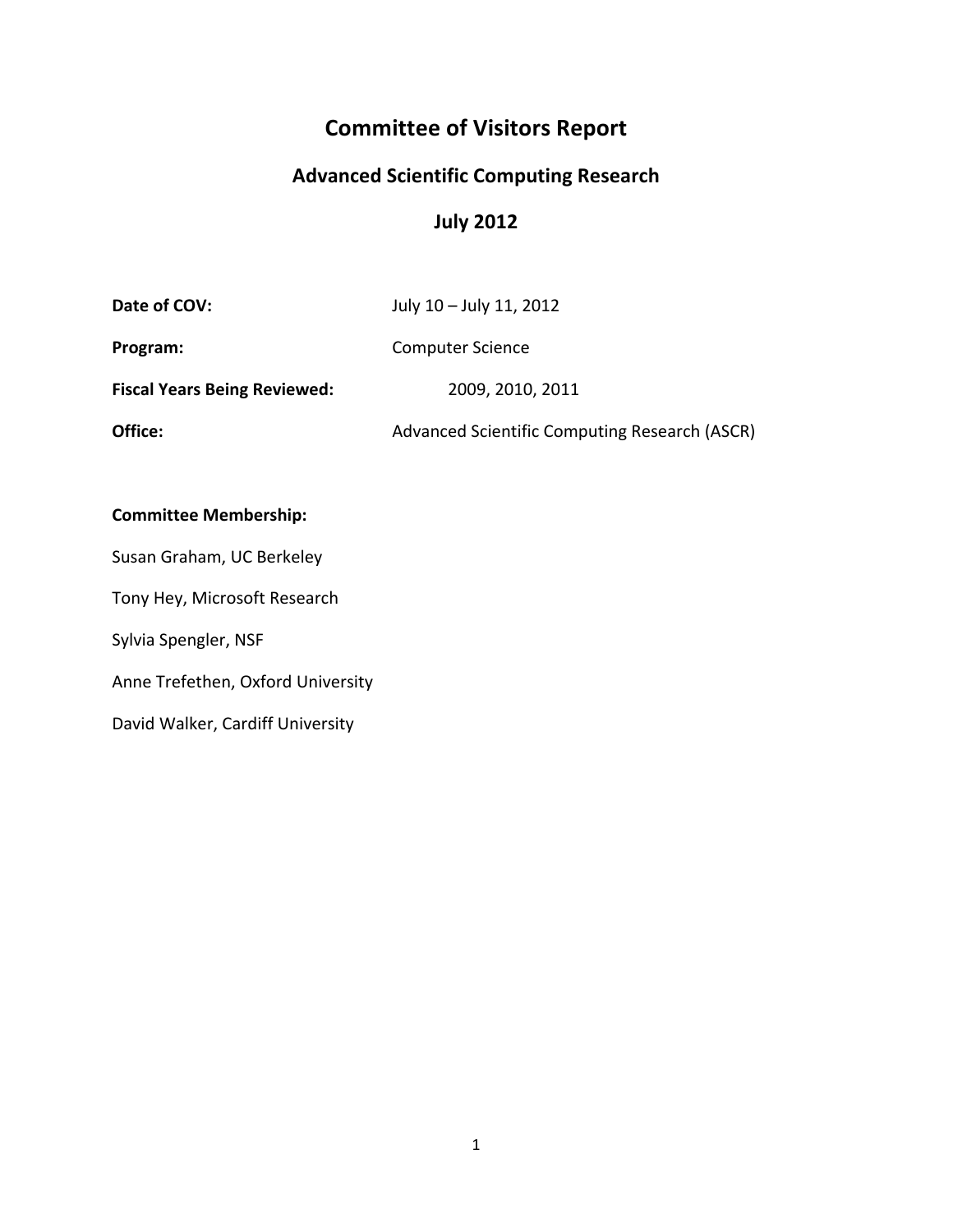#### **0.0 Executive Summary**

The Committee of Visitors (COV) for the Office of Advanced Scientific Computing Research (ASCR) program in Computer Science met July 10 - 11, 2012 at the DOE facility in Germantown, MD. The COV is grateful to the program officers and other ASCR staff who gave of their time and knowledge to help the committee in its deliberations.

The specific charge to the COV included the following five elements:

#### **1.** Assess the efficacy and quality of the processes used during the past three years to:

(a) solicit, review, recommend, and document proposal actions and

(b) monitor active awards, projects and programs.

### 2. Within the boundaries defined by DOE missions and available funding, comment on how the award process has affected:

(a) the breadth and depth of portfolio elements;

(b) the degree to which the program is addressing the challenges of multi-core hybrid computing and peta-to-exascale scientific data management;

(c) the national and international standing of the program with regard to other computer science research programs that are also focused on the demands of high performance scientific computing and analysis of petascale datasets.

#### **Findings and Recommendations:**

1(a): Efficacy and quality of the processes used to solicit, review, recommend and document application and proposal actions:

#### **Findings:**

Based on the presentations and interviews with program officers and management, and on examination of project folders in the Computer Science (CS) program, the COV considers the CS program to be generally effective and well managed. The solicitation and review processes appear to be effective and fairly administered. The documentation of these processes and the capture of associated summary statistics are much improved since the last COV review.

#### **Recommendations:**

• Continue to improve the online information management capabilities of the program (and related ASCR programs that incorporate computer science research) informed by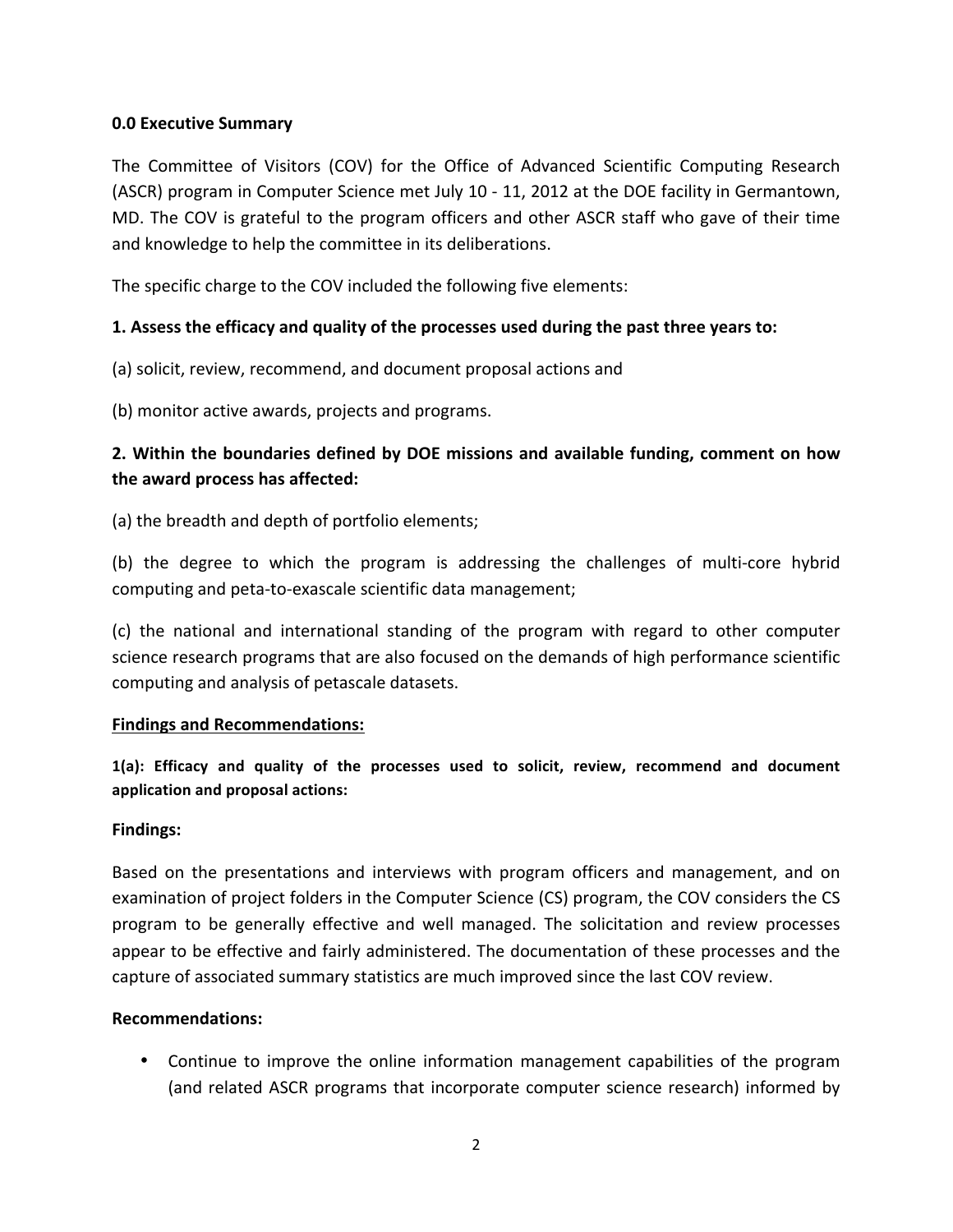an overall plan, and by best practices from other funding organizations such as NSF and NIH. 

- Expand the information management capabilities to incorporate a reviewer database that records areas of expertise, quality of past reviews, responsiveness, and conflicts of interest, and a PI database that identifies previous successful and unsuccessful DOE proposals, links to research and project websites, and all currently active DOE-funded projects.
- Explore possible mechanisms to relax the present, very stringent approach to excluding reviewers with potential conflicts of interest in order to achieve a better balance between external reviewers and reviewers familiar with DOE's and ASCR's mission.
- Investigate the feasibility of providing a longer-term, more coherent schedule of solicitations, recognizing budget contingencies and ongoing research advances.
- Devise some new mechanism for funding the exploration of promising new ideas that might not conform to the planned research programs.

## 1(b): Efficacy and quality of the processes used to monitor active awards, projects and **programs:**

#### **Findings:**

The CS research program managers use generally effective mechanisms, including site visits, meetings and progress reports, to monitor ongoing awarded projects. The COV was impressed by the effort that program managers put into maintaining effective oversight of the current awards. The time and intellectual commitment are significant, as displayed by the calendars and activities of the individual managers. The effectiveness of the program managers could be enhanced by considering additional mechanisms that do not rely on such frequent face to face meetings.

- Computer science program managers should be encouraged to consider how new technologies and new media, including social environments and hubs, could be used to provide more efficient oversight.
- Better metrics should be developed for evaluating the impact and future needs for workshops and other conferences.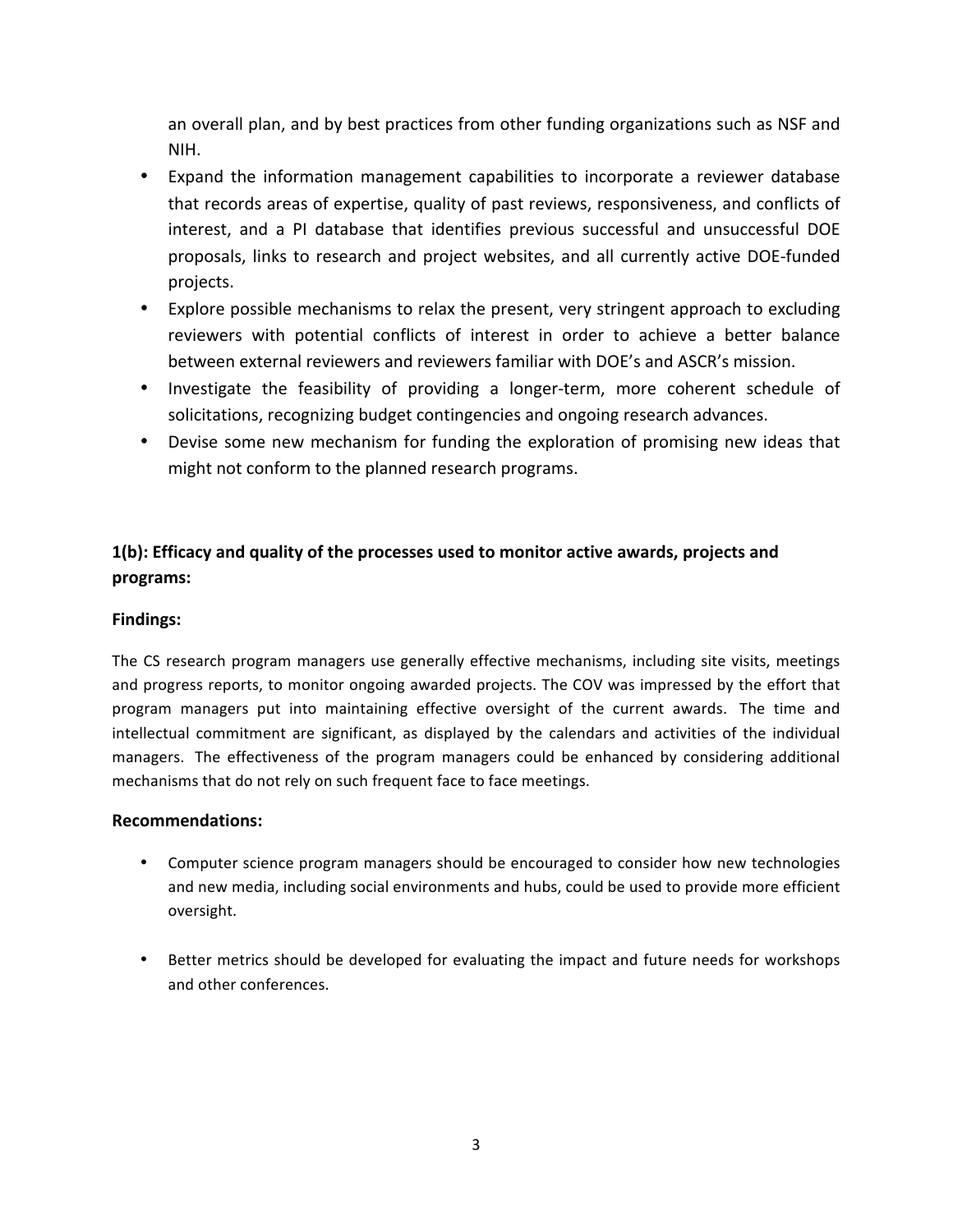**2(a): Within the boundaries defined by DOE mission and available funding, comment on how** the award process has affected the breadth and depth of portfolio elements:

### **Findings:**

Overall, the awards process (open solicitation, peer review, decision by ASCR) has resulted in the funding of a broad range of projects relevant to DOE's mission. The new strategic focus on Exascale computing has resulted in a good balance between mission-critical and horizonscanning elements, and it is apparent to the COV that the ASCR Computer Science program has continued, in general, to support high-quality, leading-edge research. One concern for the COV was how to ensure that the present DOE Lab CS research teams that provide users of the present state-of-the-art supercomputers with innovations in software libraries and tools are maintained at a critical mass. This is related to a second concern of how to coordinate the funded research projects selected by the peer review process for each FOA. In particular, it was not clear how these independent projects would be integrated to meet the strategic goal of delivering a coherent Exascale software system. Such integration could naturally be undertaken by the base CS research program at the DOE Labs but this requires maintaining their core base of research expertise.

#### **Recommendations:**

- ASCR's CS program should maintain an appropriate balance between funding for the Exascale research program and the base CS research program at the DOE labs.
- More prominence should be given to research into energy-efficient computing, machine learning and data analytics in future solicitations since these topics are important more generally than just in the context of the Exascale initiative.

**2(b):** Within the boundaries defined by DOE missions and available funding, comment on how the award process has affected the degree to which the program is addressing the challenges of multi-core hybrid computing and peta-to-exascale scientific data management:

### **Findings:**

The challenges of multi-core hybrid computing are being addressed through both the awards made in response to the Petascale Tools FOA 08-19 and through the Exascale awards to FOA 10-257 X-Stack Software. Since the last COV report, a start has been made in addressing the data management and analysis agenda. The ASCR team is also participating in the Office of Science's Digital Data Working Group. In this group, the Basic Energy Sciences (BES) program has significant data management challenges from their SNS neutron and LCLS X-ray Laser facilities which will generate Terabytes of data each day. Similarly, the Biological and Environmental Research (BER) program has major data challenges in its genomic activities and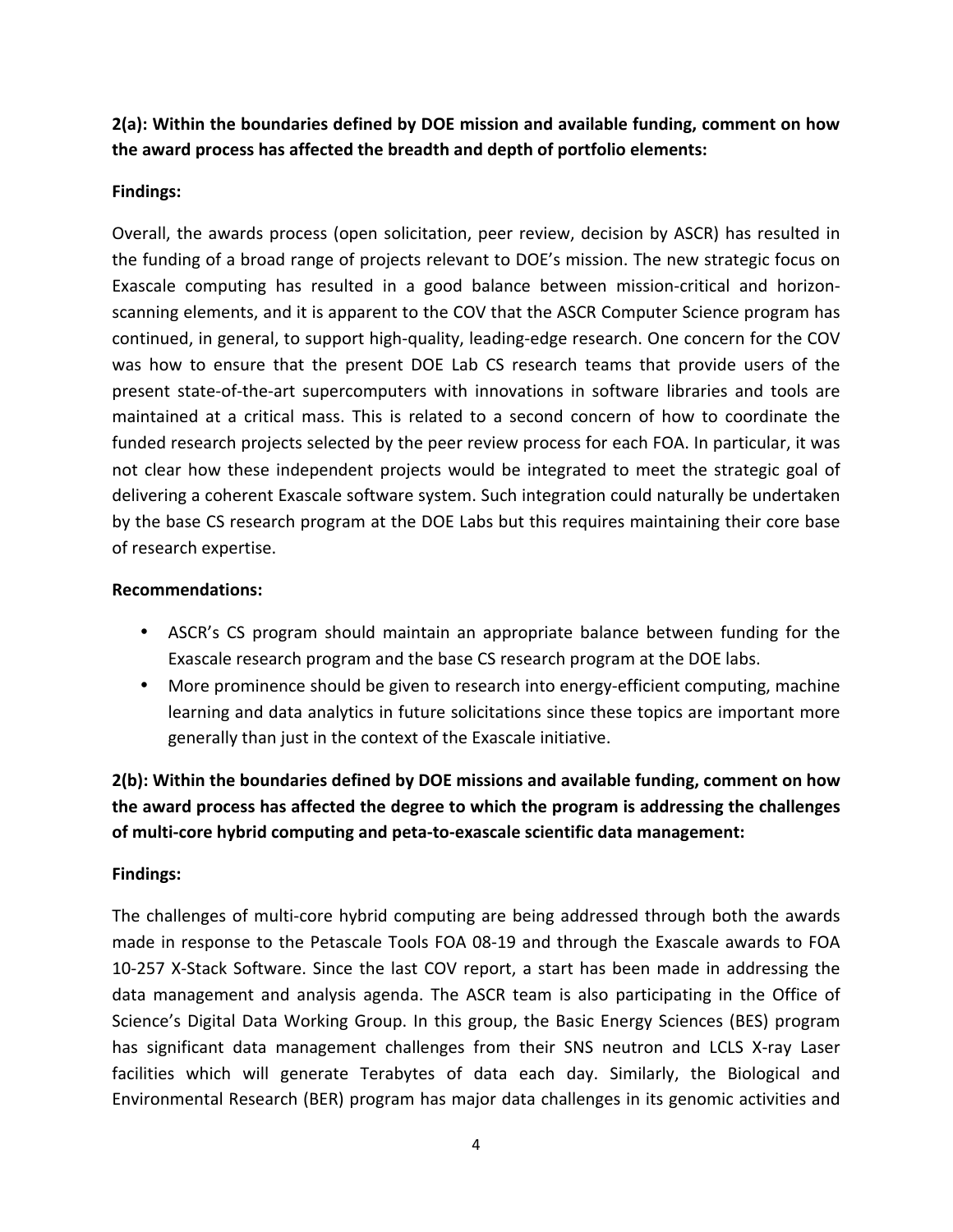in its research on biogeochemical systems. What is surprising is the lack of any significant ASCR support for research into Machine Learning/Data Mining technologies.

#### **Recommendations:**

- Review panels should ideally contain a mix of external and DOE Laboratory researchers.
- In its scientific data management and analysis program the CS program should work with the BES and BER experimental data communities as well as ASCR's traditional simulation and modeling community.
- ASCR should consider setting up a research program to build expertise in Machine Learning/Data Mining technologies in support of the Office of Science's mission for Big Data and data-intensive science.

## **2(c):** Within the boundaries defined by DOE mission and available funding, comment on how the award process has affected the national and international standing of the portfolio **elements:**

### **Findings:**

A result of the present uncertainty in funding for the ASCR's Exascale initiative, there is a danger that the schedule for delivery of an Exascale computing system could be significantly delayed. However, the COV notes that other countries, including Japan and China, have adopted an aggressive timescale and constitute a significant, potential risk to the US's leadership - both in terms of the delivery date for Exascale systems and also in chip development and production. It is also the view of the committee that an annual workshop in the US is not likely to provide sufficient engagement with international activities to allow significant collaboration.

#### **Recommendations:**

- ASCR should do all that it can to ensure that it receives sufficient funding for the Exascale initiative for the US to remain internationally competitive.
- The program should maintain its leadership role in high end computing by continuing to engage with the international community.

### **General Observations:**

### **Findings:**

A significant problem for the ASCR CS program and the DOE research community is the present level of uncertainty with respect to funding for the Exascale initiative. The COV believes that significant funding is required for ASCR to successfully execute on delivering an Exascale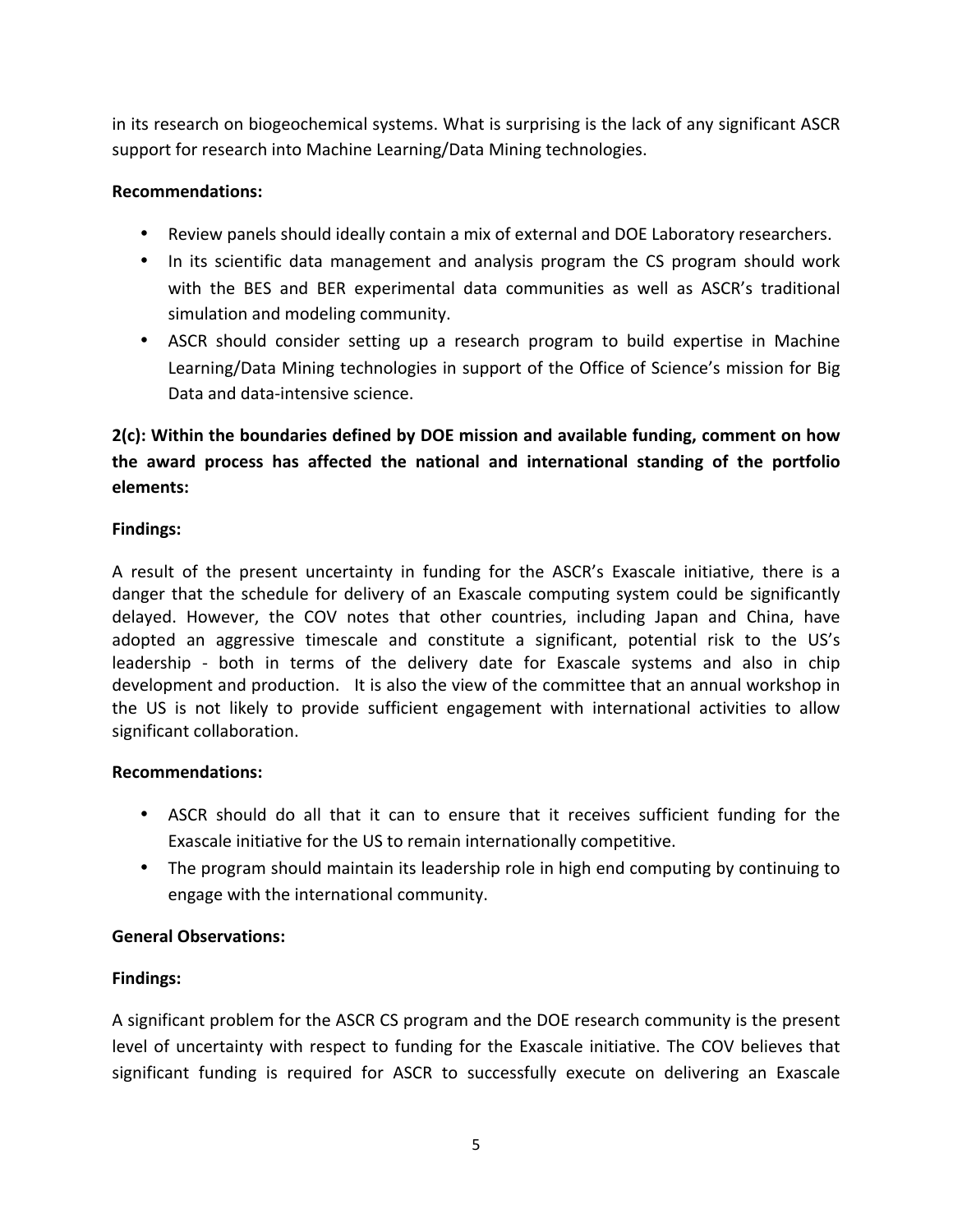computing platform. To retain US leadership at Exascale it is imperative that the uncertainties about both the details of the plan and funding be resolved as soon as possible.

The COV considers the CS program to be effective and well managed. The documentation of these processes and the capture of associated summary statistics are much improved since the last COV review. The CS program managers use generally effective mechanisms, including site visits, meetings and progress reports, to monitor ongoing awarded projects. The COV was impressed by the effort that program managers put into maintaining effective oversight of the current awards. However, the committee also believes that the number of permanent staff currently allocated to the CS program is insufficient for sustaining these processes for the long term. Although three additional CS staff positions have been approved in principle, there has so far only been progress in allocating one new FTE to these vacancies.

- ASCR should work with the Office of Science to do everything possible to secure adequate funding for the Exascale initiative and protect US leadership in supercomputing technology.
- The COV recommends that ASCR negotiate to be allowed to fill the remaining approved CS vacancies as quickly as possible.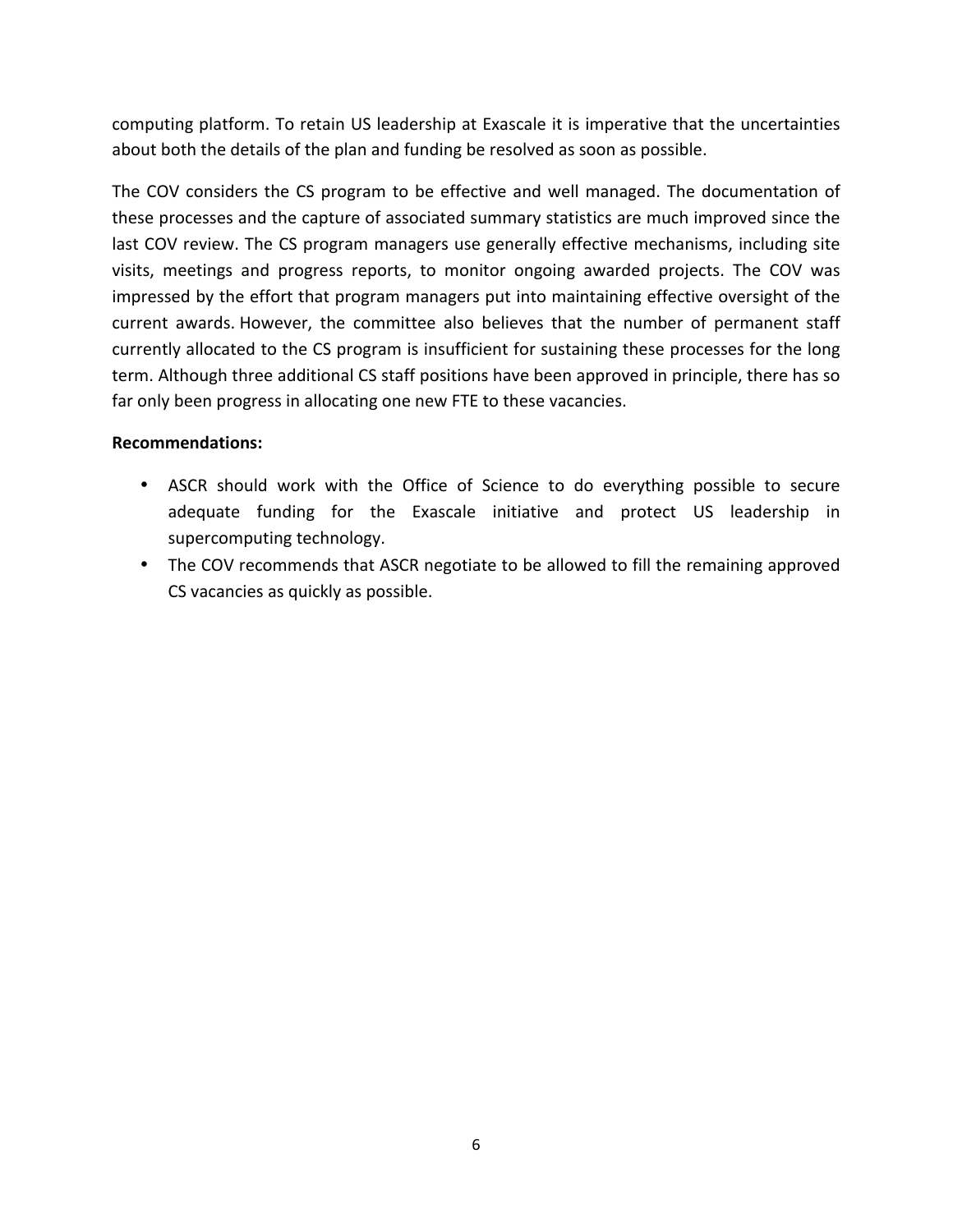#### **1.0 Introduction**

The U.S. Department of Energy's Office of Science founded the Advanced Scientific Computing Research (ASCR) program to develop the algorithms, computer programs and hardware that advance scientific research. The Department of Energy has long recognized that development of high-performance computers, the networks to connect them and the software to run them is crucial to America's research lead. The Office of ASCR is organized as two divisions: the Computational Science Research and Partnerships Division and the Facilities Division. The research program is divided into Applied Mathematics, Computer Science, Next Generation Networking for Science and the Partnerships program (SciDAC) which includes the Co-Design Centers.

The ASCR website describes the CS research program as follows:

"The Computer Science research agenda fills a critical gap in scientific computing. The computing resources required to fulfill the Office of Science mission exceed the state-of-the-art by a significant margin. Furthermore, the software tools, libraries and the distributed software environments needed to accelerate scientific discovery through modeling and simulation are beyond the realm of commercial interest. Yet, the computing resources and the applications that run on them are vital to maintaining the United States' competitiveness in the world economy.

The Computer Science program supports research that enables computing at extreme scales and the understanding of extreme scale data from both simulations and experiments. It aims to make scientific computers as easy and effective to use as possible. Extreme scale refers to the use of Exascale computing platforms that will be operational in the 2018-2020 timeframe. Exascale computing platforms will be capable of up to 1 quintillion  $(10^{18})$  floating point operations per second.

In order to ensure the efficiency and productivity of the supercomputing systems managed and operated by the Office of Science, the Computer Science program addresses challenges in advanced computer architectures; programming models, languages, and compilers; execution models, operating, runtime, and file systems; performance analysis and productivity tools; and data management and data analytics, including visual analysis."

This COV has been asked to review the management processes for the Computer Science (CS) elements of the ASCR program and assess the operations of the CS programs during the fiscal years 2009, 2010, and 2011.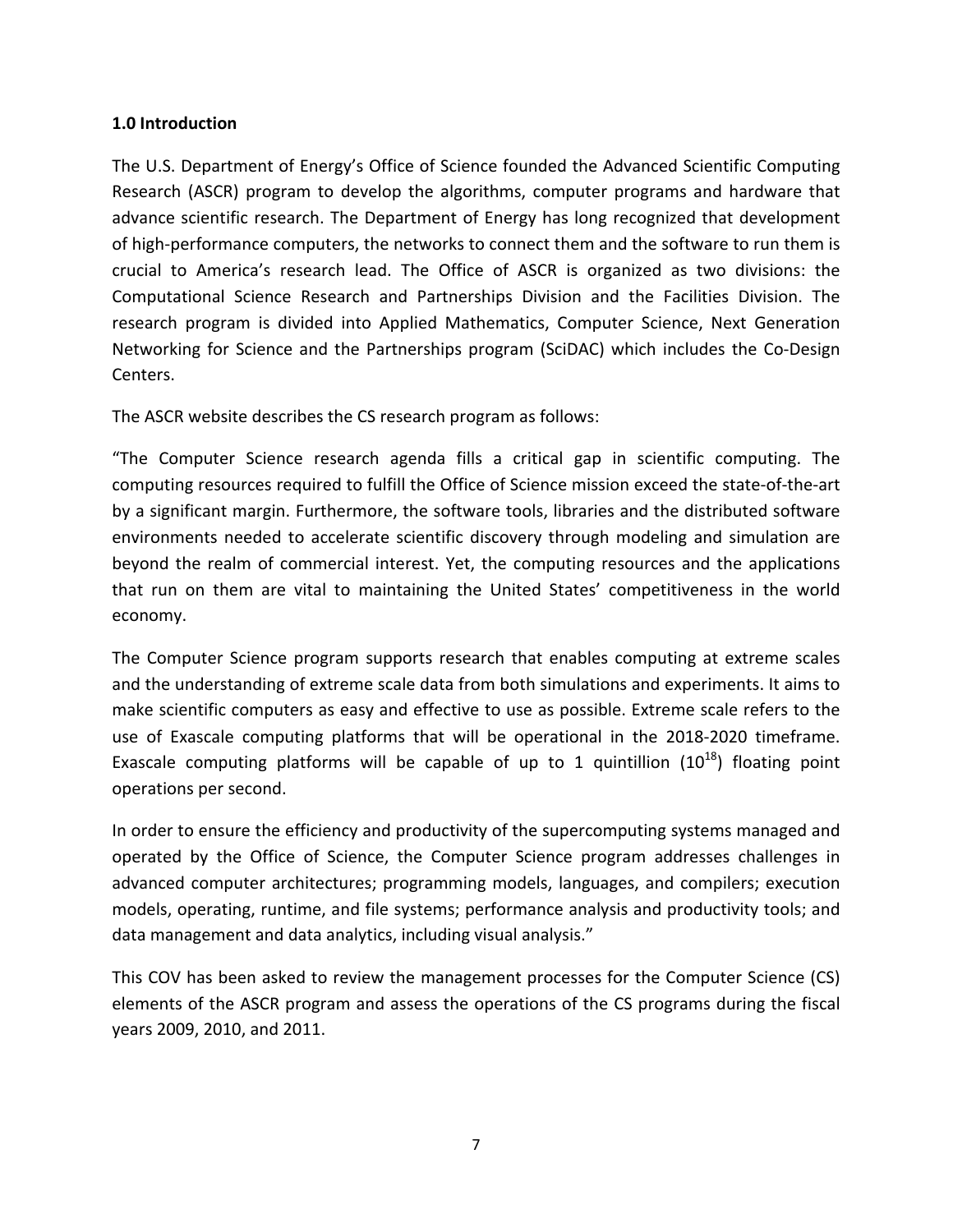#### **1.1 Method of Review**

A charge letter from the Director of the Office of Science (SC-1) to the Chair of ASCAC, dated October 18, 2011, established the Computer Science Committee of Visitors (COV). The Director of ASCR in consultation with the ASCAC Chair selected the COV chair and announced details of the COV members at the March 2012 ASCAC meeting. The list of participants in the COV is provided in Attachment I and the charge letter is provided in Attachment II. The COV conducted telephone and email exchanges with CS program directors and had a site visit on July 10<sup>th</sup> and  $11^{th}$  2012.

This report presents the findings and recommendations of the COV. The committee met with ASCR members for an on-site visit at the DOE Germantown location on Tuesday, July 10th and Wednesday, July 11th, 2012. The COV Chair, Tony Hey, introduced the members of the committee and summarized the charge to the committee. The Associate Director, Dan Hitchcock, gave an overview presentation of the Office of Science's activities and the role of ASCR.

- He explained the context of ASCR within the Department of Energy and the Office of Science and described the organizational structure of ASCR.
- The ASCR funded facilities were discussed High-End and Leadership Computing; Research and Evaluation Prototypes and the Energy Sciences Network (ESnet).
- He then outlined the challenges and investments needed for Exascale Computing. Extrapolation of existing technologies to create an Exaflop system would require 200 MW of power: the target is to deliver an Exaflop computer by 2020 that requires only 20 MW.
- Since communication is expensive in both time and energy, software and algorithms are needed that minimize data movement.
- The ASCR Exascale Co-Design Centers will enable us to understand how to allocate complexity between hardware, systems software, libraries, and applications.

CS Program Manager Lucy Nowell then gave a detailed presentation of the core Computer Science program. This covered the context for the ASCR Core CS Program; the CS mission and budget; CS personnel issues; proposal processing and reviewing practices; CS Program planning; Solicitations, Proposal statistics and Awards for FY09, FY10 and FY11; the CS portfolio profile; Exascale research conferences and workshops; and the Data Tsunami.

• Nowell explained the context of ASCR's Core CS program within a national context coordinated by the National Information Technology R&D (NITRD) group.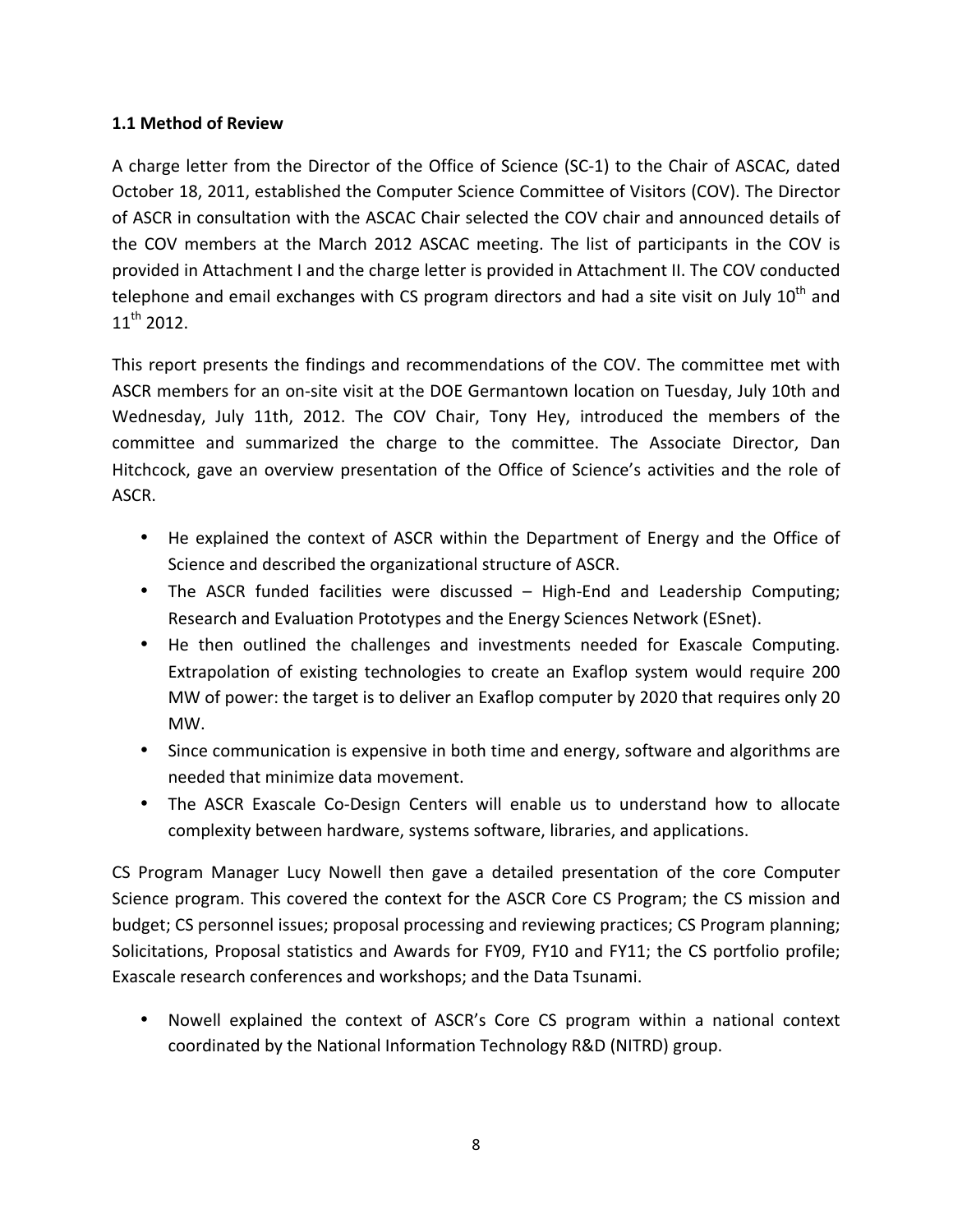- ASCR's CS program is addressing two fundamental questions: How can we make today's and tomorrow's leading edge computers tools for science; and how do we extract scientific information from large data from experiments and simulations.
- Factors providing important context for the CS program are the ASCR facilities; Research and Evaluation Prototypes (REP); the Exascale Co-Design Centers; and the Applied Mathematics and Next Generation Networking Programs.
- The budget for the CS program had risen from \$30,782K in FY 2009 to \$47,301K in FY 2011.
- In terms of ASCR Program Managers supporting the CS program, Lucy Nowell and Sonia Sachs were now full-time federal employees but it was clear that the CS program was still under-resourced in terms of support.
- The CS research program falls into five general categories: operating and file systems; performance and productivity tools; programming models; data management and visualization; and extreme-scale architectures. In addition, the joint Applied Mathematics-Computer Science Institutes were being phased out and a new theme, simulation of advanced architectures had been added in the FY12 budget request.
- Details were given of both the university and laboratory proposal submission processes and of the peer review criteria and process.
- In terms of CS Strategic Planning, during the period 2008 to 2011, the program had convened 14 workshops on initially the scientific challenges posed by Extreme Scale computing and latterly on the technology issues for Exascale computing.
- Detailed statistics of 4 FOAs that made awards during the COV time-frame were then given. These calls included the 2008 FOA 08-19 on Petascale tools which received 30 unique project proposals and funded 12 projects in 2009. There were three FOA calls in 2010: FOA 10-255 on Advanced Architectures (28 unique project proposals, 6 projects funded); FOA 10-256 on Scientific Data Management and Analysis at Extreme Scale (37 unique project proposals, 10 projects funded); and FOA 10-257 X-Stack Software (61 unique project proposals, 10 projects funded). Details of the FOA reviewers were also given.
- In addition to these major FOAs, details were given of the 2009 FOA for Early Career Research Program and of unsolicited proposals and CS renewals in FYs 2009, 2010 and 2011.
- After a brief review of the CS portfolio funding trends, Nowell's presentation concluded with a discussion of the challenges of data-driven science.

The COV spent the rest of the first day discussing the presentations and were able to talk with Director Bill Harrod on the morning of day 2. He gave us his view of the opportunity for the Exascale initiative to fundamentally change the way we do computing. In view of the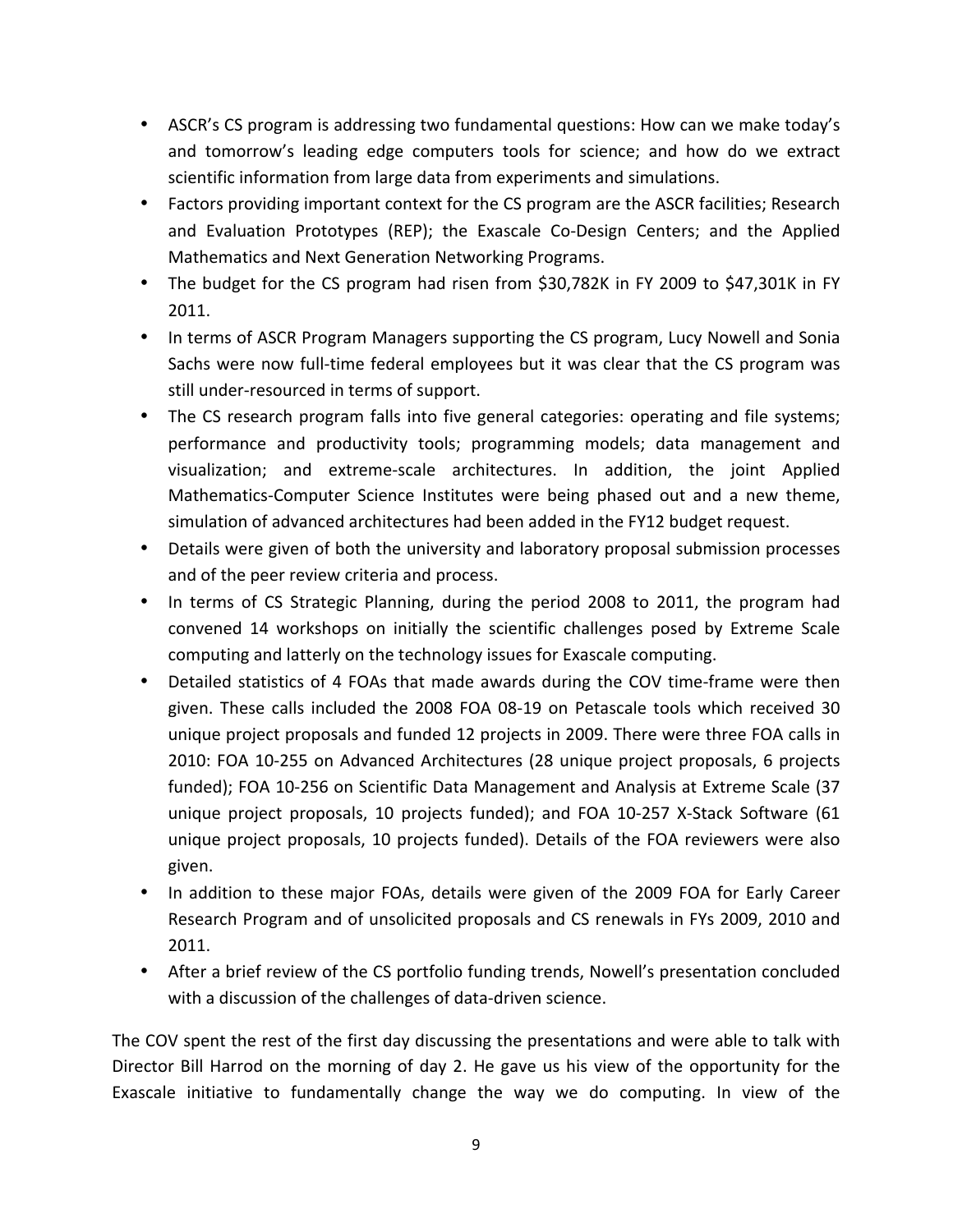importance of the Exascale initiative to the whole of ASCR's activities, and to the CS program in particular, it was unfortunate he was unable to be present on the first day. It would have been very helpful for the committee to have heard a more detailed account of his views of how the activities of CS program related to the overall ASCR Exascale initiative, prior to their detailed review of the CS program. Although the COV was charged with evaluating the ASCR CS program, since Exascale extends across the whole ASCR portfolio  $-$  and in particular includes the Co-Design Centers and REP program – it was difficult for the committee to judge the significance of the Exascale component of the CS portfolio as a part of the ASCR-wide initiative. In particular, the absence of an approved Exascale plan from DOE is clearly creating an undesirable amount of uncertainty but the COV acknowledges that this is not in ASCR's control.

The COV then spent time examining samples of peer reviewed applications.

### 1.2 COV Charge

The specific charge to the COV included the following five elements:

#### **1.** Assess the efficacy and quality of the processes used during the past three years to:

(a) solicit, review, recommend, and document proposal actions and

(b) monitor active awards, projects and programs.

### **2.** Within the boundaries defined by DOE missions and available funding, comment on how the award process has affected:

(a) the breadth and depth of portfolio elements;

(b) the degree to which the program is addressing the challenges of multi-core hybrid computing and peta-to-exascale scientific data management;

(c) the national and international standing of the program with regard to other computer science research programs that are also focused on the demands of high performance scientific computing and analysis of petascale datasets.

#### **2.0 Efficacy and Quality of the Program's Processes**

The COV considers the CS program to be generally effective and reasonably well managed. The program officers are clearly dedicated and competent public servants who have considerable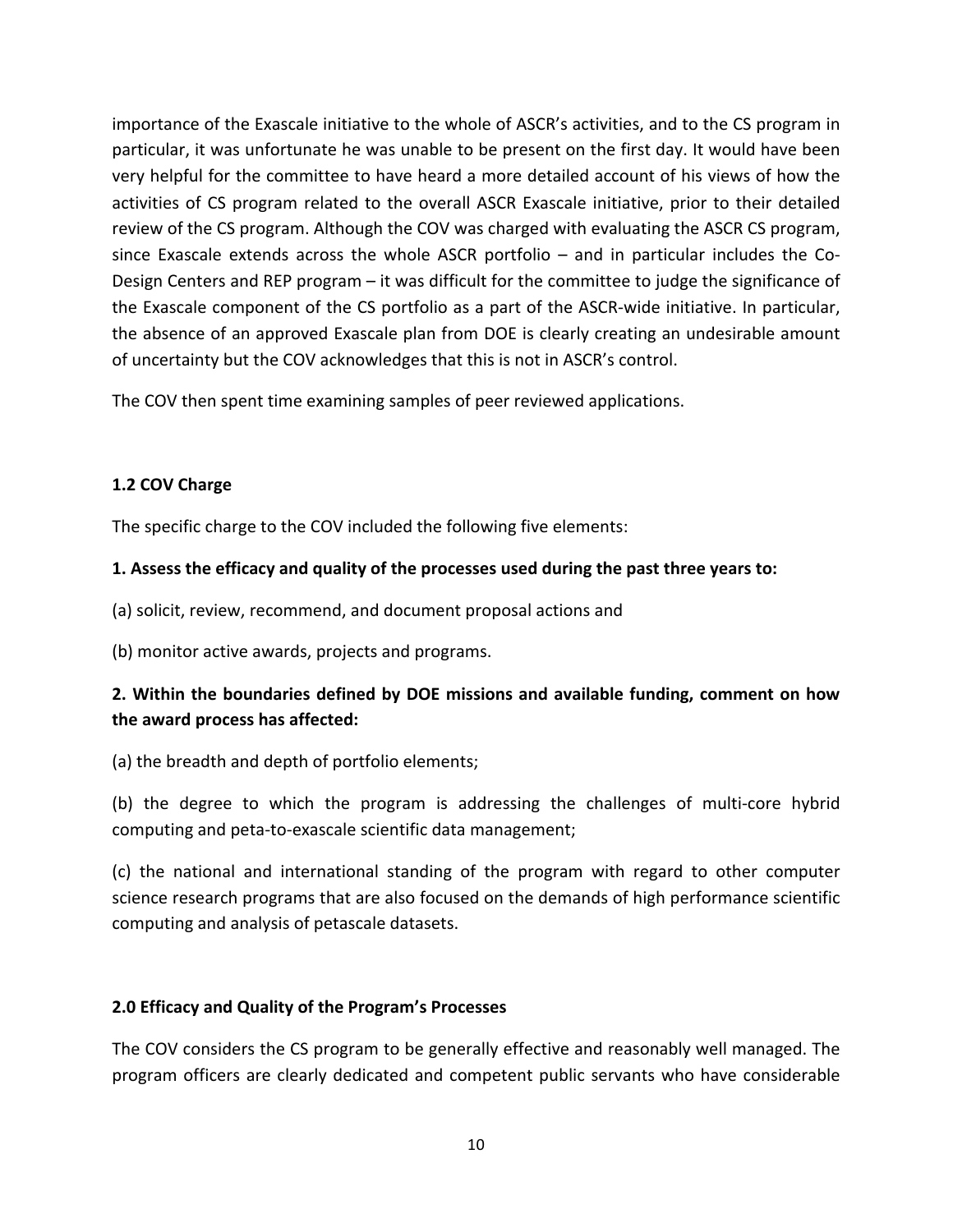knowledge of their portfolios (even with such relatively short tenure) and of the relevant communities of practice.

## **Charge 1** (a): Assess the efficacy and quality of the processes used during the past three years to solicit, review, recommend, and document application and proposal actions.

The COV spoke with the program officers about the solicitation and review processes and examined some electronic files for the submission, review, and decision documentation of proposals. The solicitation and review processes appear to be effective and fair, and to be well managed. At the time of the last COV review, the CS program was seriously understaffed. It remains understaffed, but the program is benefiting significantly from the contributions of the two program managers now in place. Proposals continue to be evaluated primarily by panel review rather than by mail review. Panels evaluate each proposal but are not expected to reach consensus or to rank the proposals. This gives the program manager considerable flexibility to balance the investment portfolio according to mission needs.

#### **Findings:**

The documentation of the solicitation and review processes and the capture of associated summary statistics are much improved since the last COV review. All submissions, reviews, and documentation are captured in a uniform manner. However, it still appears necessary to create some reports "by hand" that should be available by simple queries. It should be possible to provide longitudinal reports, both individually and in aggregate, about PI's, about submitting institutions, about reviewers, and about both declined and funded proposals. DOE is not alone in needing this kind of information  $-$  it is important for any funding organization. DOE should continue to improve its online information management and to learn from other organizations how best to plan and stage its improvements. For example, NSF and NIH are moving to an integrated approach via research.gov that allows consideration of whole sets of reviews  $-$  a capability that would be helpful to DoE program managers as well.

The quality of the reviewers and the diversity of institutions at which they work have been strengthened considerably. We have some concern that the pool of reviewers for some solicitations is greatly limited because of the breadth of the conflict-of-interest strictures. There is value in being able to use reviewers who are not only expert in the technical merits of the proposed research, but also familiar with the DOE mission and its research context. We encourage ASCR to explore means to include more DOE-knowledgeable reviewers by refining the criteria by which conflicts of interest are determined.

The calls for proposals (FOA's) have been irregularly scheduled in the three years under review  $-$  there were none in 2009, three in 2010, and none in 2011. The seemingly ad hoc and irregular pattern of FOA's and the somewhat unpredictable choice of topics, together with the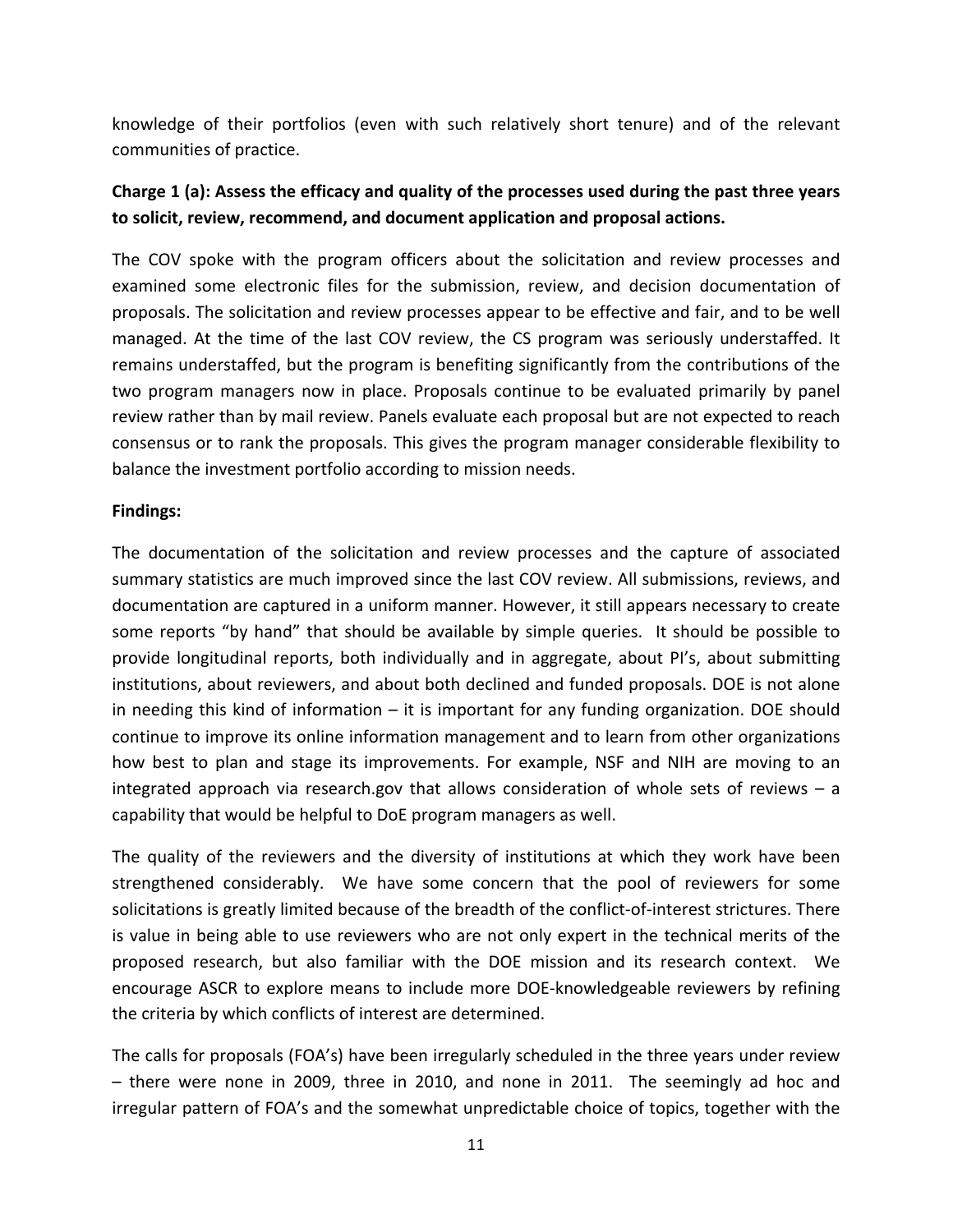phasing out of block grants, are a detriment to planning on the part of the research community. Although it is essential that researchers continue to do high-quality research that is responsive to the agency's mission in order to receive funding, it is also important that the best researchers enjoy some security and predictability in their careers that encourages them to continue to contribute their talents to the DOE mission. In times of financial pressure, FOA's with fewer or smaller awards are preferable to an absence of solicitations, and further forward planning would be beneficial.

It has also been the practice to fund unsolicited proposals (those not submitted in response to a FOA) only if funds become available unexpectedly. This appears to be the only mechanism to infuse the program with new out-of-the-box ideas. This seems to the COV to be a lost opportunity. We encourage ASCR to provide some funds on a regular basis for exploration of novel promising ideas that would contribute to the DOE mission.

#### **Recommendations:**

- Continue to improve the online information management capabilities of the program (and related ASCR programs that incorporate computer science research) informed by an overall plan, and by best practices from other funding organizations such as NSF and NIH.
- Expand the information management capabilities to incorporate a reviewer database that records areas of expertise, quality of past reviews, responsiveness, and conflicts of interest, and a PI database that identifies previous successful and unsuccessful DOE proposals, links to research and project websites, and all currently active DOE-funded projects.
- Explore possible mechanisms to relax the present, very stringent approach to excluding reviewers with potential conflicts of interest in order to achieve a better balance between external reviewers and reviewers familiar with DOE's and ASCR's mission.
- Investigate the feasibility of providing a longer-term, more coherent schedule of solicitations, recognizing budget contingencies and ongoing research advances.
- Devise some new mechanism for funding the exploration of promising new ideas that might not conform to the planned research programs.

## **Charge I** (b): Assess the efficacy and quality of the processes used during the past three years to monitor active awards, projects and programs

An important role of the ASCR office is to monitor progress of the efforts funded by the Program. Such monitoring is essential to ensure that the research conducted is achieving the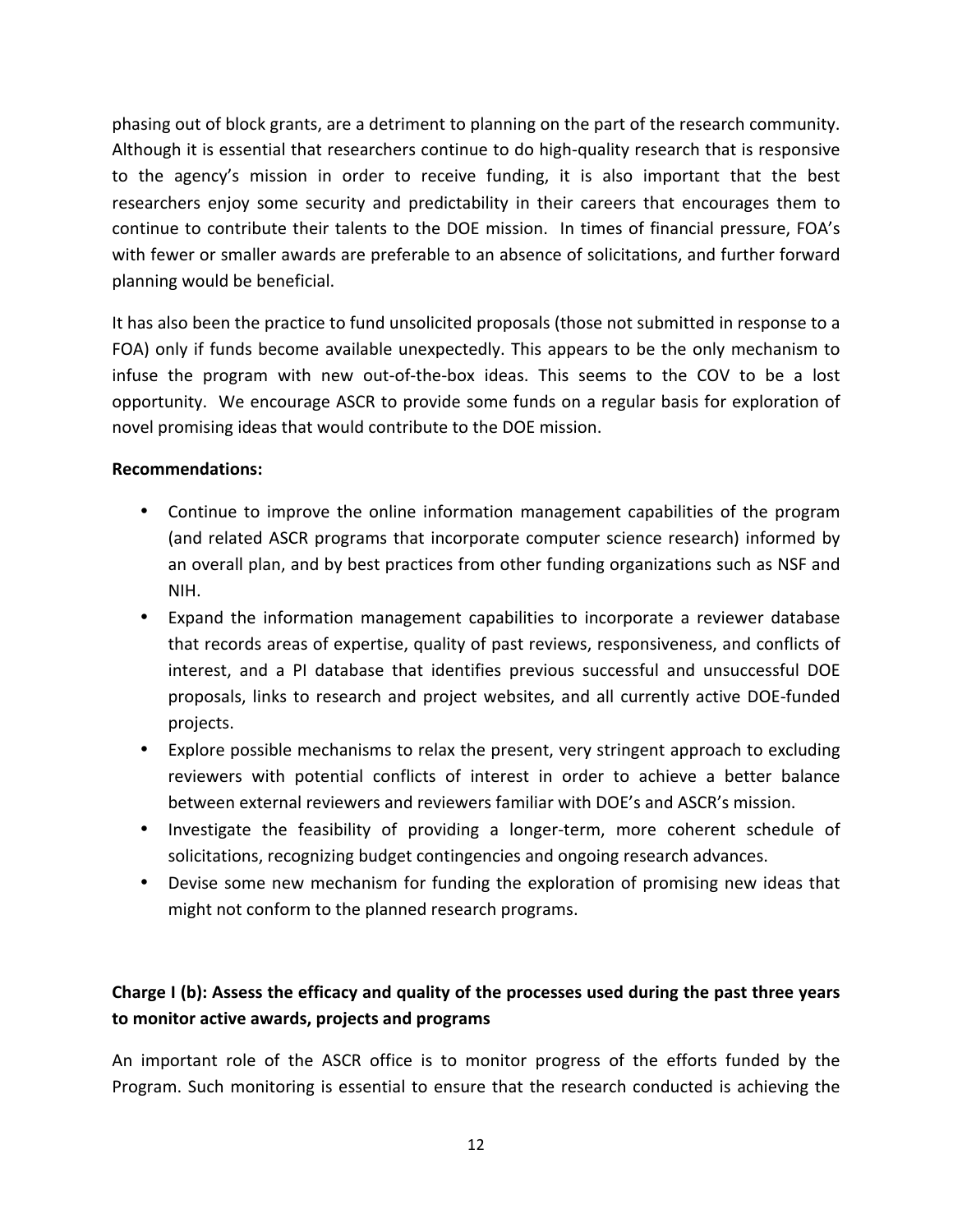desired results, that those results can be effectively applied to the mission of the Office of Science, and that those results are disseminated to the broader research community. Since the program has a history of sequential awards with a number of the institutions and investigators it funds, effective monitoring is especially important to insure that such relationships continue to be of value to the mission.

#### **Findings:**

The CS research program managers use generally effective mechanisms, including site visits, meetings and progress reports, to monitor ongoing awarded projects. The COV was impressed by the effort that program managers put into maintaining effective oversight of the current awards. The time and intellectual commitment are significant, as displayed by the calendars and activities of the individual managers. The effectiveness of the program managers could be enhanced by considering additional mechanisms that do not rely on such frequent face to face meetings.

The proposed mechanisms for oversight seem to place an unreasonably heavy burden on both staff and awardees by requiring frequent face to face meetings. This is especially onerous for the program managers given that staff numbers are so low. The present plan requires that each awardee participate in face to face meetings with staff and ASCR management at six month intervals. This seems hard to achieve given the calendars of all of the people involved, including the Division Director. It may also not necessarily be the most efficient way to develop an overall view of each project's activities. For example, the program managers could provide awardees with detailed material covering the project monitoring expectations. Perhaps such material could be made more generally available as an explicit part of the award conditions.

The program managers use a number of mechanisms to assess the impact of the numerous workshops held by Computer Research. The major mechanism appears to be the gathering of attendee feedback but such surveys are inevitably incomplete. The program may be better served if staff developed some alternative mechanisms for follow-up and for measuring the effectiveness of the workshops. These mechanisms could include items such as the development of new solicitations, the establishment of new collaborations, or the use of social media throughout the meeting to provide a persistent record of the interactions.

- Computer science program managers should be encouraged to consider how new technologies and new media, including social environments and hubs, could be used to provide more efficient oversight.
- Better metrics should be developed for evaluating the impact and future needs for workshops and other conferences.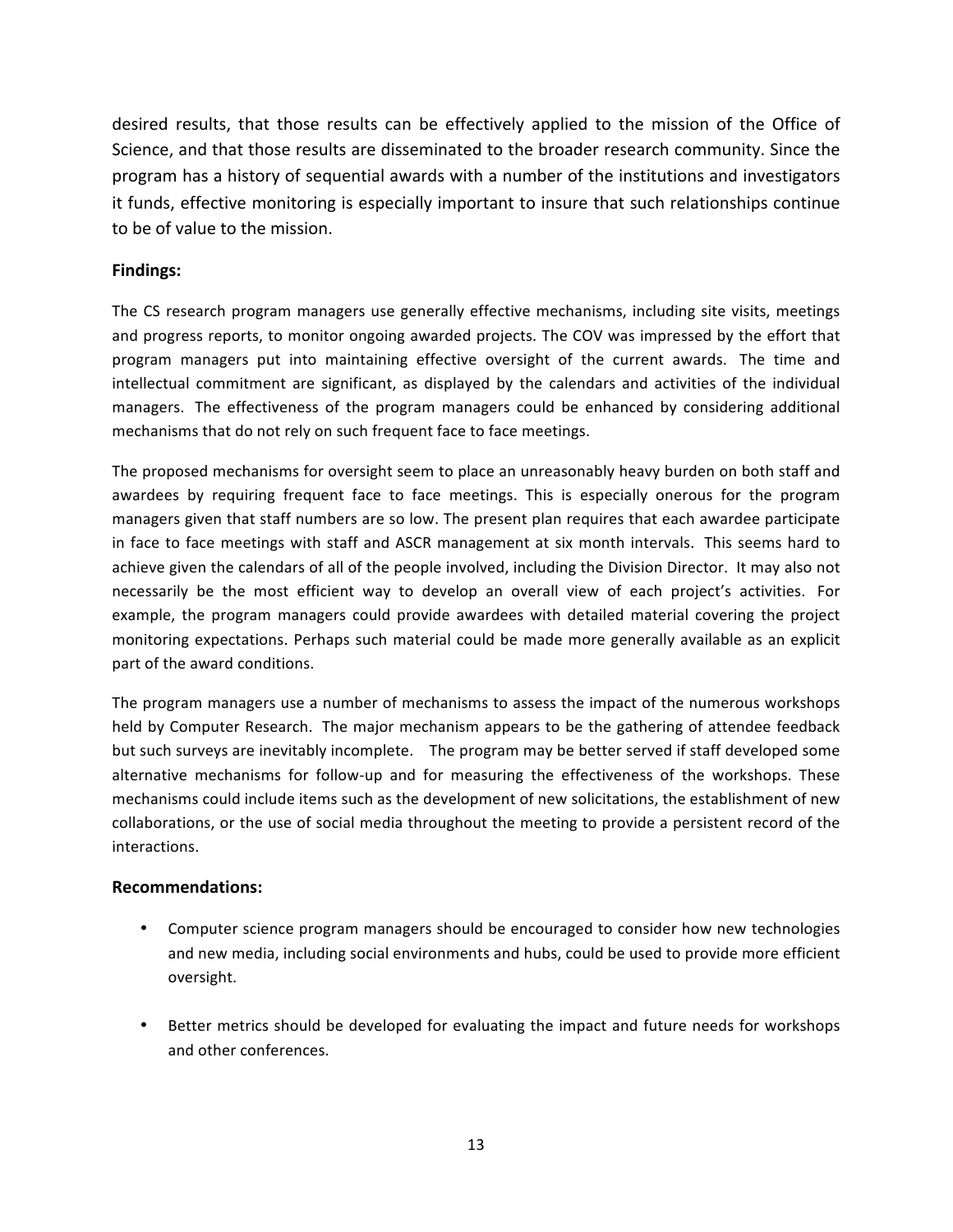#### **3.0 Effect of the Award Process on Portfolios**

### Charge 2 (a): Within the boundaries defined by DOE missions and available funding, comment on how the award process has affected the breadth and depth of portfolio elements.

The last COV report in 2009 found that:

*'The ASCR CS program has clearly played a major role in supporting the leadership role of the* DOE Office of Science in capability computing. The researchers funded by the program and their research are prominent in the international community and recognized as world-class. Software *libraries* and tools funded by the CS program are widely used not only in the US but also in *Europe and Asia.'*

These software libraries and tools are vital to users of high-end systems and are constantly being improved and updated. This is an important non-Exascale component of the CS program.

Since the last COV, a large part of the ASCR Computer Science program has been focused on the "Exascale challenge": the goal of deploying an energy-efficient Exascale computer, capable of addressing DOE's mission needs, within the next decade. In this context, ASCR issued three Computer Science solicitations in 2010:

- 1. Advanced Architectures and Critical Technologies for Exascale Computing (FOA 10-255), which funded 6 projects addressing topics such as energy efficiency, the co-design of hardware and software, and memory technologies. Total \$5M/year.
- 2. Scientific Data Management and Analysis at Extreme Scale (FOA 10-256), which funded 10 projects addressing topics such as file systems and  $I/O$ , data analysis and scientific discovery. Total \$5M/year.
- 3. X-Stack Software Research (FOA 10-257) which funded 11 projects. X-Stack addresses the need to substantially, or totally, re-write the system software stack for Exascale computers, and to assist the migration of MPI-based applications to handle billion-way parallelism. The funded projects address topics such as auto-tuning, languages and runtime systems, productivity tools, and fault tolerance. Total \$8.5M/year.

In addition to the above, in FY09-FY11, funding for 8 existing projects was renewed, and 15 unsolicited proposals were funded. In the same period ten projects were funded under the Early Career Research Program (ERCP).

#### **Findings:**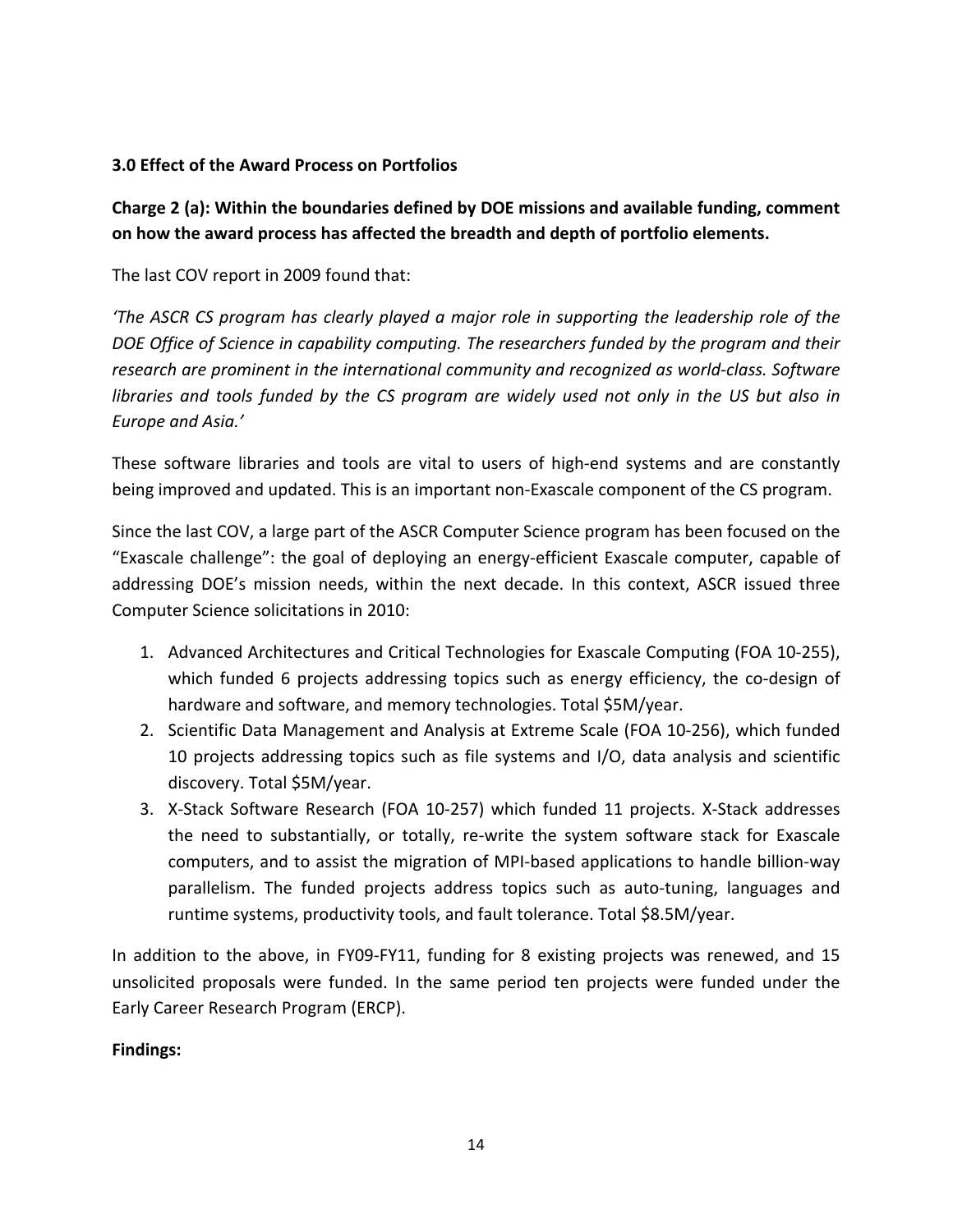Overall, the awards process (open solicitation, peer review, decision by ASCR) has resulted in the funding of a broad range of projects relevant to DOE's mission. The new strategic focus on Exascale computing has resulted in a good balance between mission-critical and horizonscanning elements, and it is apparent to the COV that the ASCR Computer Science program has continued, in general, to support high-quality, leading-edge research. The emphasis on Exascale is clearly to be welcomed and is introducing challenging research issues for energy efficiency, chip design, memory systems and computer architectures. However, one concern for the COV was how to ensure that the present DOE Lab CS research teams that provide users of the present state-of-the-art supercomputers with innovations in software libraries and tools are maintained at a critical mass. This is related to a second concern of how to coordinate the funded research projects selected by the peer review process for each FOA. In particular, it was not clear how these independent projects will be integrated to meet the strategic goal of delivering a coherent Exascale software system. Such integration could naturally be undertaken by the base CS research program at the DOE Labs but this requires maintaining their core base of research expertise.

From our examination of the present research portfolio, the COV thought that the areas of energy-efficient computing, machine learning, and data analytics are under-represented, although there are a few individual projects that address these issues. These are all important topics in Exascale research. For example, the use of machine learning algorithms will likely be essential in dynamically scheduling tasks on heterogeneous Exascale platforms, and also in auto-tuning applications for such platforms. Powerful data analytics tools will be needed to extract information from the enormous amount of data generated by Exascale simulations.

#### **Recommendations:**

- •
- ASCR's CS program should maintain an appropriate balance between funding for the Exascale research program and the base CS research program at the DOE labs.
- More prominence should be given to research into energy-efficient computing, machine learning and data analytics in future solicitations since these topics are important more generally than just in the context of the Exascale initiative.

Charge 2 (b): Within the boundaries defined by DOE missions and available funding, comment on how the award process has affected the degree to which the program is addressing the challenges of multi-core hybrid computing and peta-to-exascale scientific data management.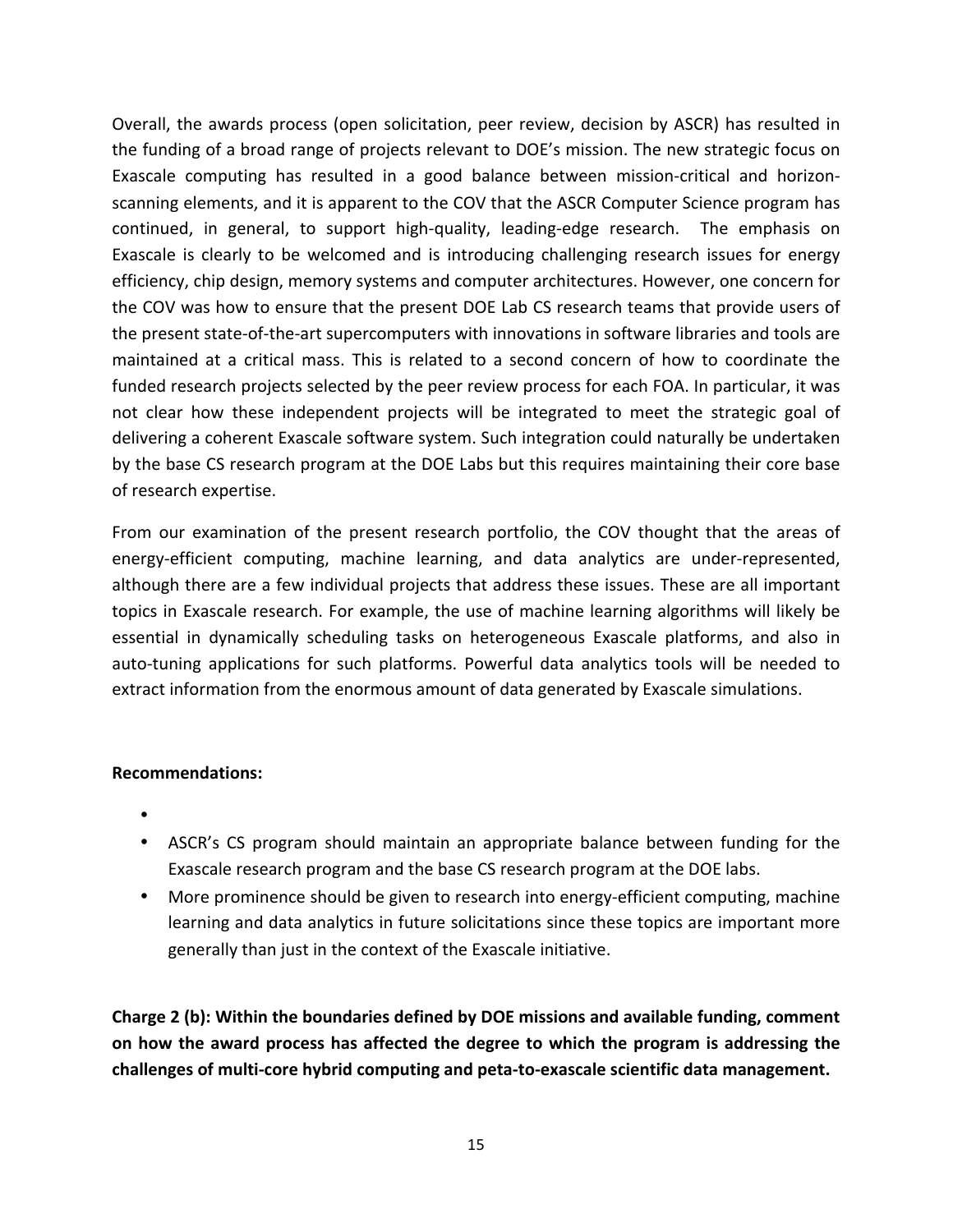The CS program is addressing two fundamental questions:

- How can we make today's and tomorrow's leading edge computers tools for science?
- How do we extract scientific information from large data from experiments and simulations?

With the end of our ability to increase the clock speed of silicon microprocessors in around 2005, multi-core processors are now the norm and exploitation of parallelism is essential for increased performance. Modern supercomputers incorporate multi-core chips, complex memory hierarchies and high bandwidth, low latency interconnection networks. Increasingly, more complex options incorporating GPGPUs are becoming attractive to application programmers and there is a need to improve the software tools and architectures to better exploit the potential of these hybrid systems. This is the subject of the first question.

The second question is concerned with the vast volumes of data generated both by supercomputer simulations and by experimental facilities. This involves a variety of approaches involving hardware systems and memory storage architectures. In addition, the extraction of meaningful scientific information from such large datasets requires new tools for both visualization and analysis. This importance of this component of the ASCR CS mission is underlined by the recent charge to ASCR 'to assemble a sub-committee to examine the potential synergies between the challenges of data-intensive science and exascale.'

#### **Findings:**

The challenges of multi-core hybrid computing are being addressed through both the awards made in response to the Petascale Tools FOA 08-19 and through the Exascale awards to FOA 10-257 X-Stack Software. FOA 10-255 on Advanced Architecture also has some relevance: of the 6 funded projects, 5 are concerned with hardware-software Co-Design systems and memory architectures, and one is explicitly concerned with the energy implications of Exascale architectures. 

FOA 10-256 was concerned with Scientific Data Management and Analysis at Extreme Scale. The call resulted in 37 project proposals and 10 projects were recommended for funding. The awards covered the following areas: File Systems, IO and Storage (\$2.0M); Triage and Analysis  $(S1.3M)$ ; Visual Analytics  $(S0.8M)$ ; Integration  $(S0.5M)$ ; Knowledge Representation and Machine Reasoning (\$0.4M). While the COV welcomes the introduction of a wider pool of expert reviewers it found surprising that none of the reviewers for this call were from any of the DOE Laboratories. It would seem that a better balance of reviewers including some with experience and knowledge of DOE's mission and practices would be desirable.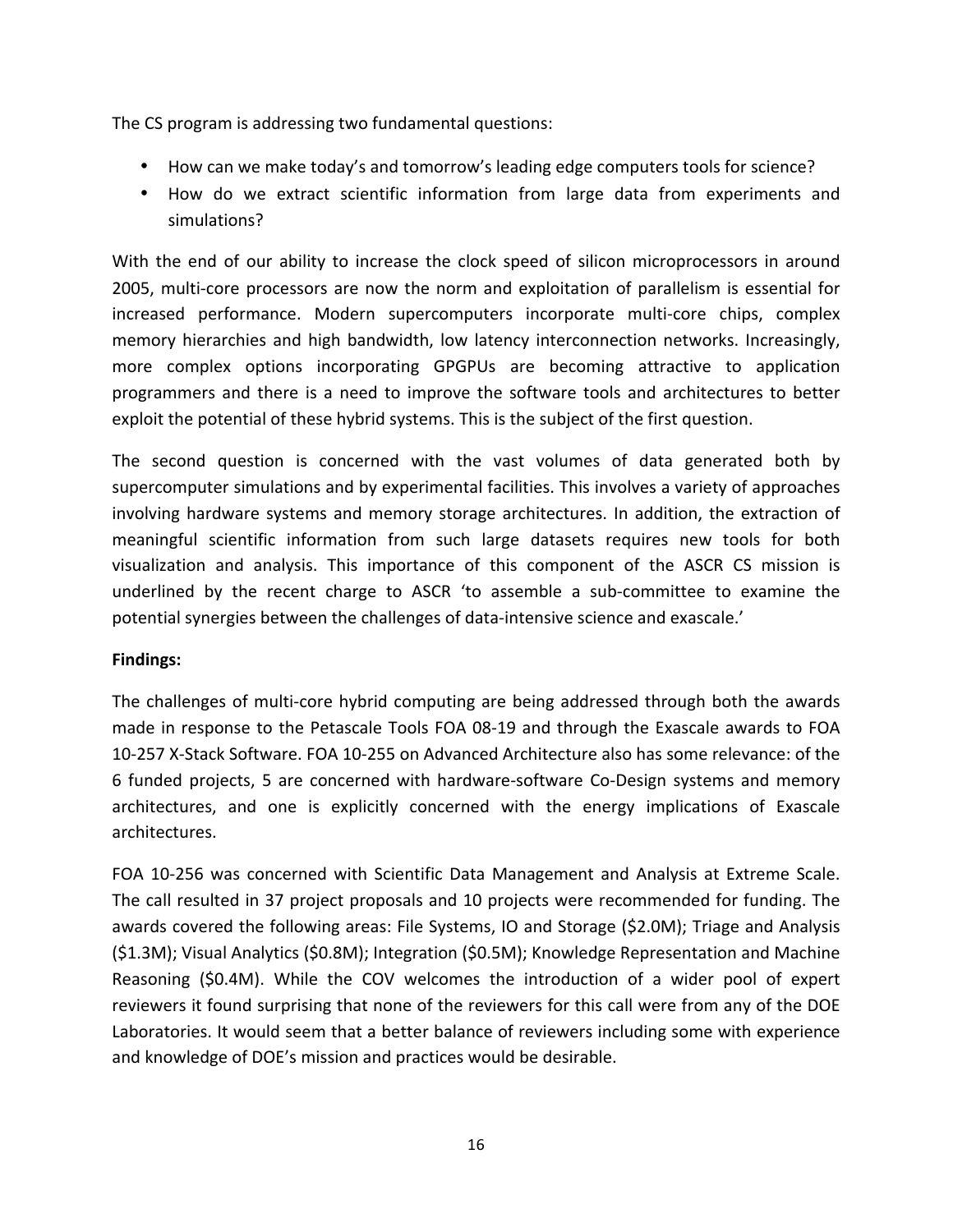A workshop on "Exascale Data Management, Analysis, and Visualization" was held in February 2011 and a joint workshop with BES on "Data and Communications in Basic Energy Sciences: Creating a Pathway for Scientific Discovery" took place in October 2011. In addition to the FOA 10-256 portfolio of 'data projects', another dozen data projects were presented at the Exascale Research Conference in Portland in April 2012.

Since the last COV report, a start has been made in addressing the data management and analysis agenda. The ASCR team is also participating in the Office of Science's Digital Data Working Group. In this group, the Basic Energy Sciences (BES) program has significant data management challenges from their SNS neutron and LCLS X-ray Laser facilities which will generate Terabytes of data each day. Similarly, the Biological and Environmental Research (BER) program has major data challenges in its genomic activities and in its research on biogeochemical systems.

What is surprising is the lack of any significant ASCR support for research into Machine Learning and Data Mining technologies. The majority of the present research projects around data are more focused on data management than data analytics. The Machine Learning/Data Mining agenda does not seem strong at the DOE Labs and is also not represented in the Applied Mathematics program. The CS program in ASCR should seriously consider initiating such a research program on behalf of the whole of the Office of Science.

#### **Recommendations:**

- Review panels should ideally contain a mix of external and DOE Laboratory researchers.
- In its scientific data management and analysis program the CS program should work with the BES and BER experimental data communities as well as ASCR's traditional simulation and modeling community.
- ASCR should consider setting up a research program to build expertise in Machine Learning and Data Mining technologies in support of the Office of Science's data mission.

Charge 2 (c): Within the boundaries defined by DOE missions and available funding, comment **on** how the award process has affected the national and international standing of the **program** with regard to other computer science research programs that are also focused on **the demands of high performance scientific computing and analysis of petascale datasets.** 

The previous COV report on the CS program included the following recommendations:

*"The program should continue its leadership in high end computing and expand its collaborations broadly with the international community."*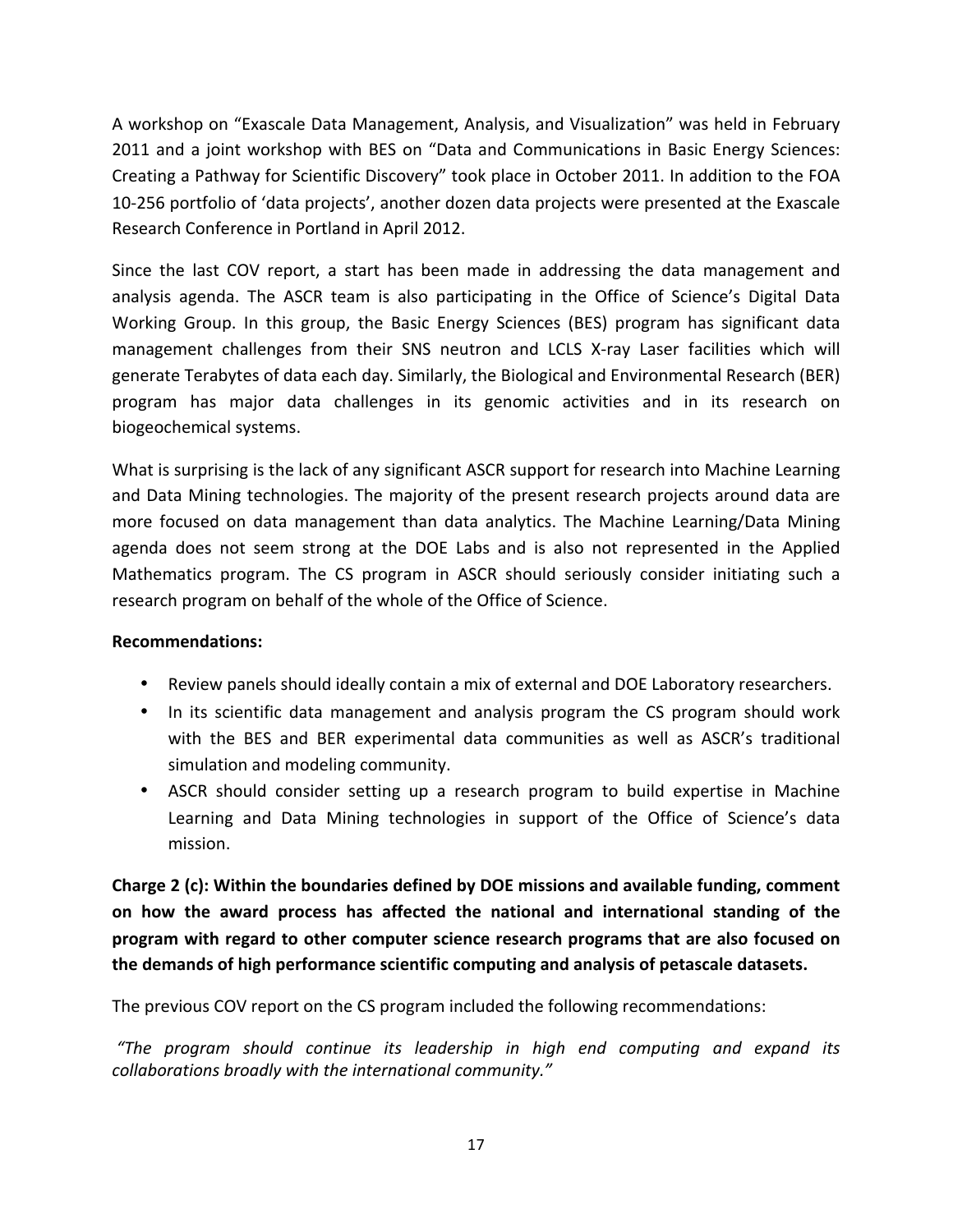*"The program should launch strategic initiatives in all mission relevant aspects of data-intensive computing, data management and analysis."*

The 2009 COV report also noted that:

*"The CS program should continue its support and leadership of the International Exascale Software Project and its initiatives in support of new tools, architectures and technologies to* support Exascale systems. In addition, the ASCR program should consider taking on a similar *international leadership role in database management, visualization, mining and curations of the multi-Petabyte heterogeneous data sets generated by experiments and simulations."* 

### **Findings:**

In contrast to the previous COV's recommendations, this committee was informed that the IESP has been judged to have come to the end of its usefulness. In the future, the intention is now to have an annual workshop in the US to which the international Exascale community will be invited. The justification for this decision was not apparent to this committee and is a deliberate reversal of the previous, more collaborative approach.

A result of the present uncertainty in funding for the ASCR's Exascale initiative, there is a danger that the schedule for delivery of an Exascale computing system could be significantly delayed. However, the COV notes that other countries, including Japan and China, have adopted an aggressive timescale and constitute a significant, potential risk to the US's leadership - both in terms of the delivery date for Exascale systems and also in chip development and production. It is also the view of the committee that an annual workshop in the US is not likely to provide sufficient engagement with international activities to allow significant collaboration.

There was no evidence of consideration of a similar international collaborative approach to the problems of 'Big Data' – in terms of management, visualization, mining and curation – as that evidenced by the International Exascale Software Project.

#### **Recommendations:**

- ASCR should do all that it can to ensure that it receives sufficient funding for the Exascale initiative for the US to remain internationally competitive.
- The program should maintain its leadership role in high end computing by continuing to engage with the international community.

### **4.0 Overarching Observations and Summary**

#### **Findings:**

A significant problem for the ASCR CS program and the DOE research community is the present level of uncertainty with respect to funding for the Exascale initiative. The COV believes that